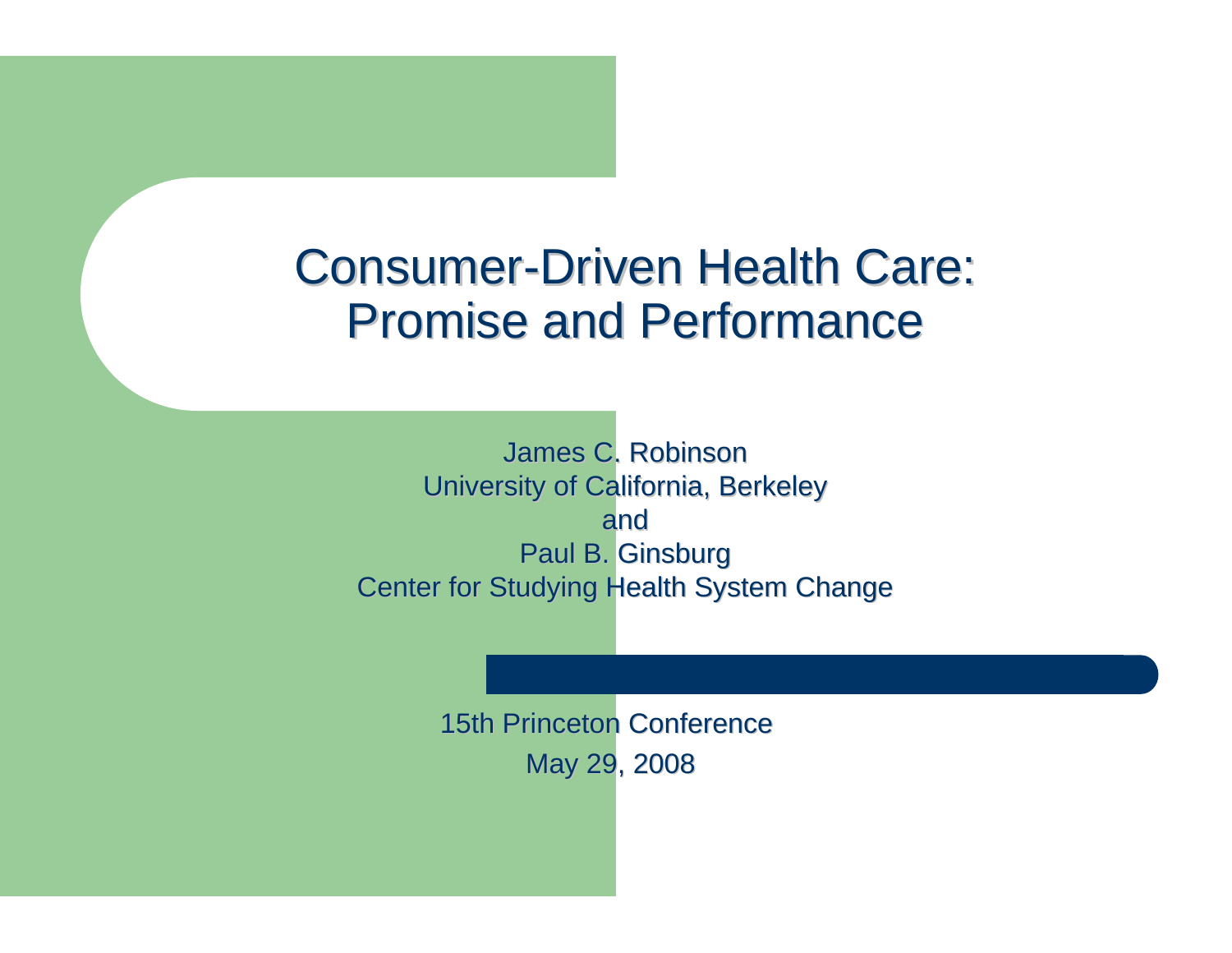# **OVERVIEW OVERVIEW**

#### • CDHP 1.0: The Promise

- –Insurance: the high-deductible health plan
- Delivery: the focused factory
- Sponsorship: beyond employment-based coverage

#### • CDHP 2.0: The Performance

- Insurance: benefits, networks, medical management
- Delivery: consolidation
- Sponsorship: public programs with private management
- $\bullet$ Managed consumerism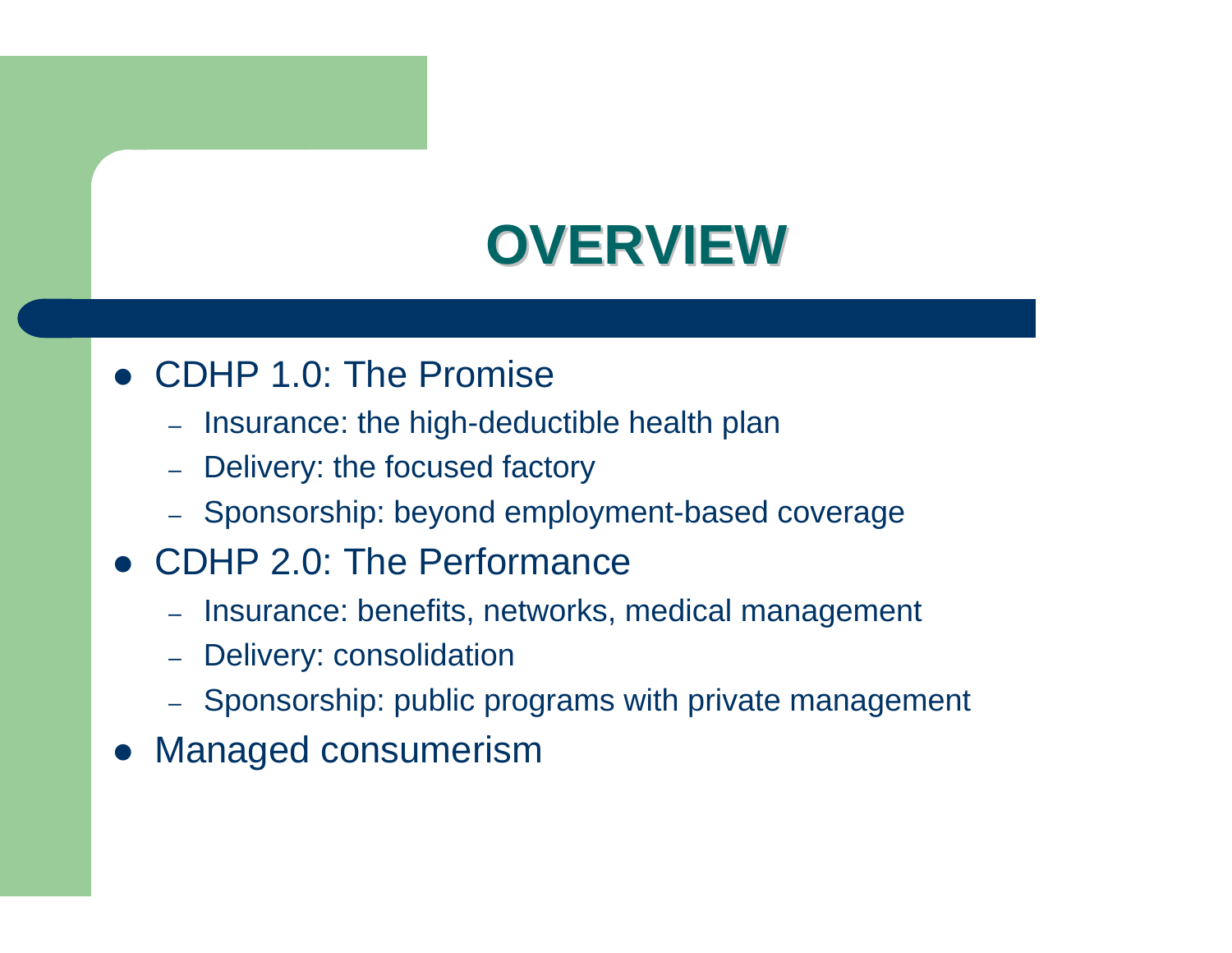# **CDHP 1.0: CDHP 1.0: Insurance Insurance**

- **Benefits: High-deductible health plan** 
	- Subsidies via tax preference for HSA
- Networks: Any willing provider
	- Away from managed care network contracting
	- –- Prices set by providers with an eye on individual WTP
- Medical management: self-managed care
	- Away with UM, MM, DM, CM
	- Internet-based info on prices, quality, convenience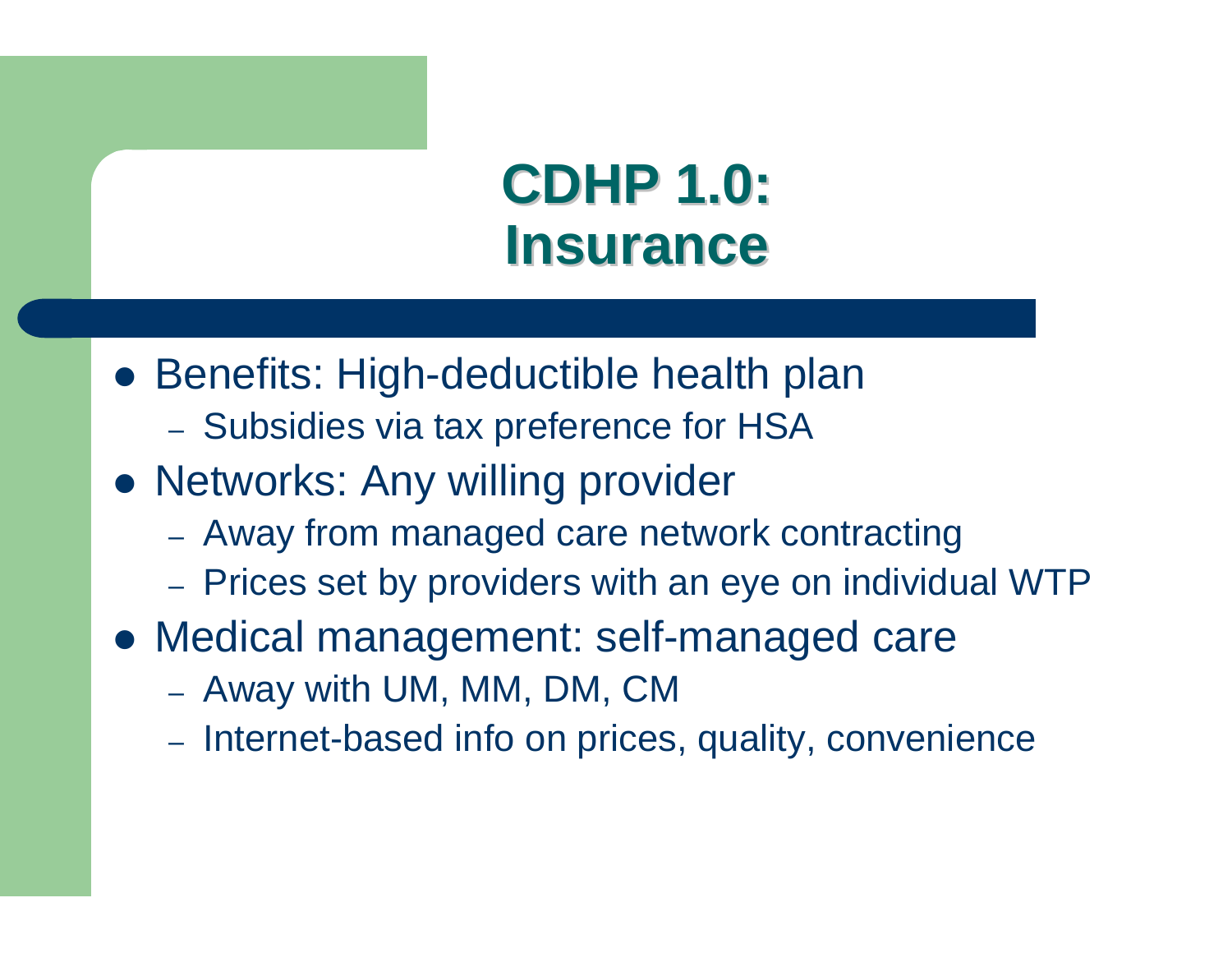# **CDHP 1.0: CDHP 1.0: Delivery of Care Delivery of Care**

- Disintermediate the hospital conglomerate
- Focused factories
	- Specialty hospitals
	- Single-specialty, not multi-specialty, medical groups
	- Ambulatory surgery, diagnostic centers
	- Condition-specific clinics (cancer, diabetes)
	- Retail clinics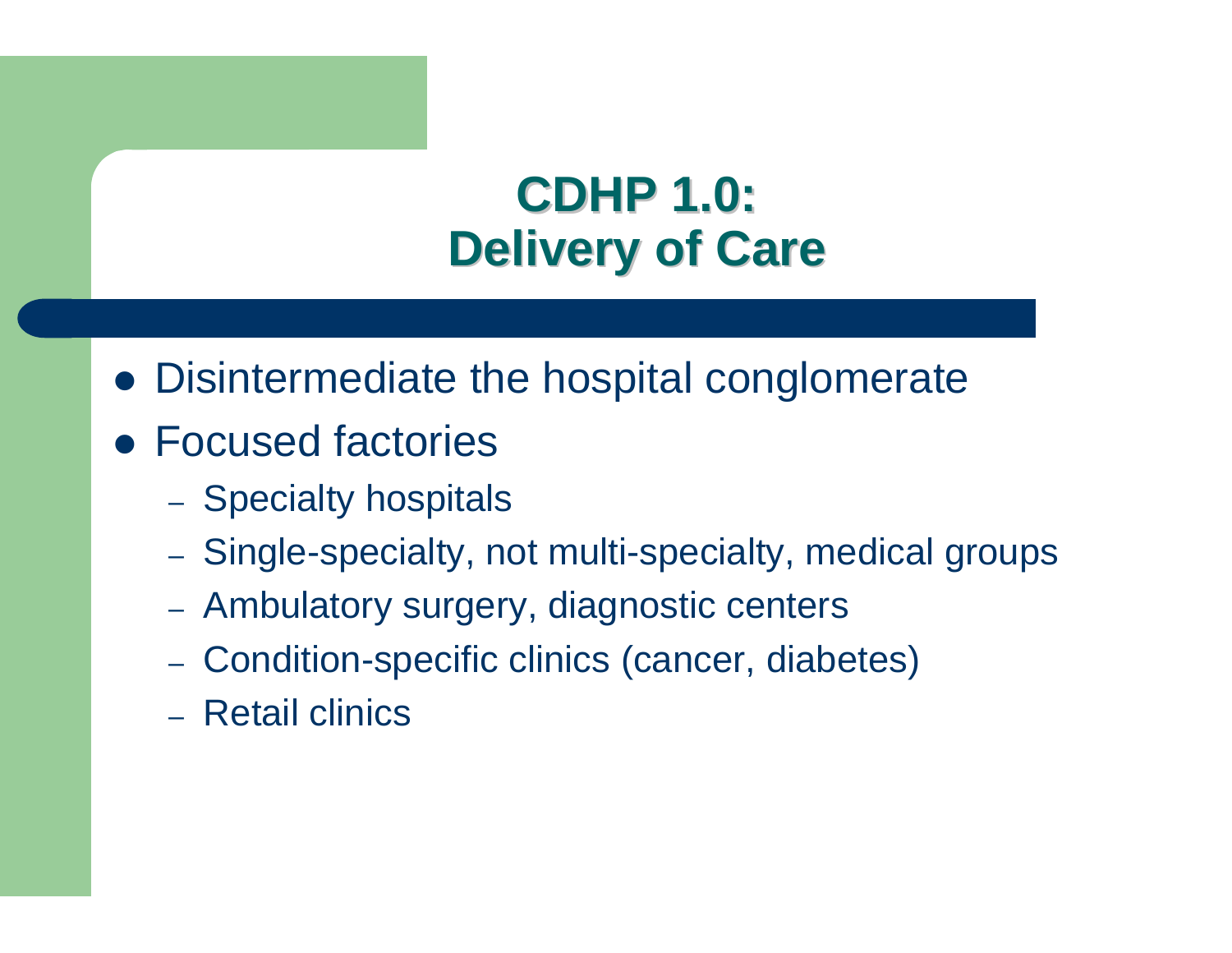# **CDHP 1.0: CDHP 1.0: Sponsorship of Coverage Sponsorship of Coverage**

- Limit the role of paternalism and social insurance
- Away with employment-based insurance in favor of individually-purchased insurance
	- Level the tax exclusion playing field
- Reverse tide towards public programs
	- Avoid crowd-out of private insurance: Medicaid, SCHIP
	- Convert Medicare to MSA or FEHBP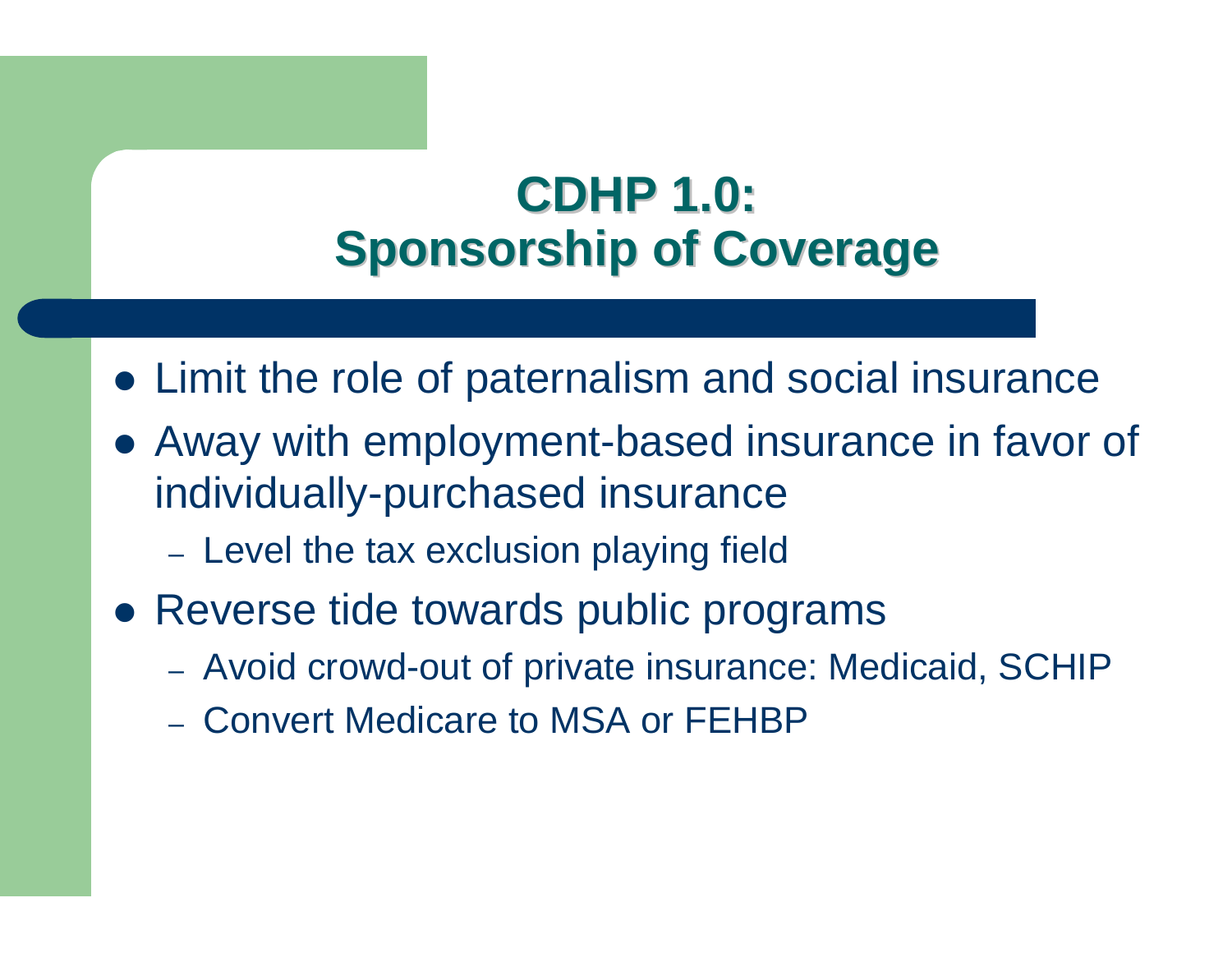# **CDHP 2.0: CDHP 2.0: Overview Overview**

- **Insurance** 
	- –– Benefit design, networks, medical management
- **Delivery** 
	- Consolidation and diversification of hospital systems
- **Sponsorship** 
	- Slouching towards public sponsorship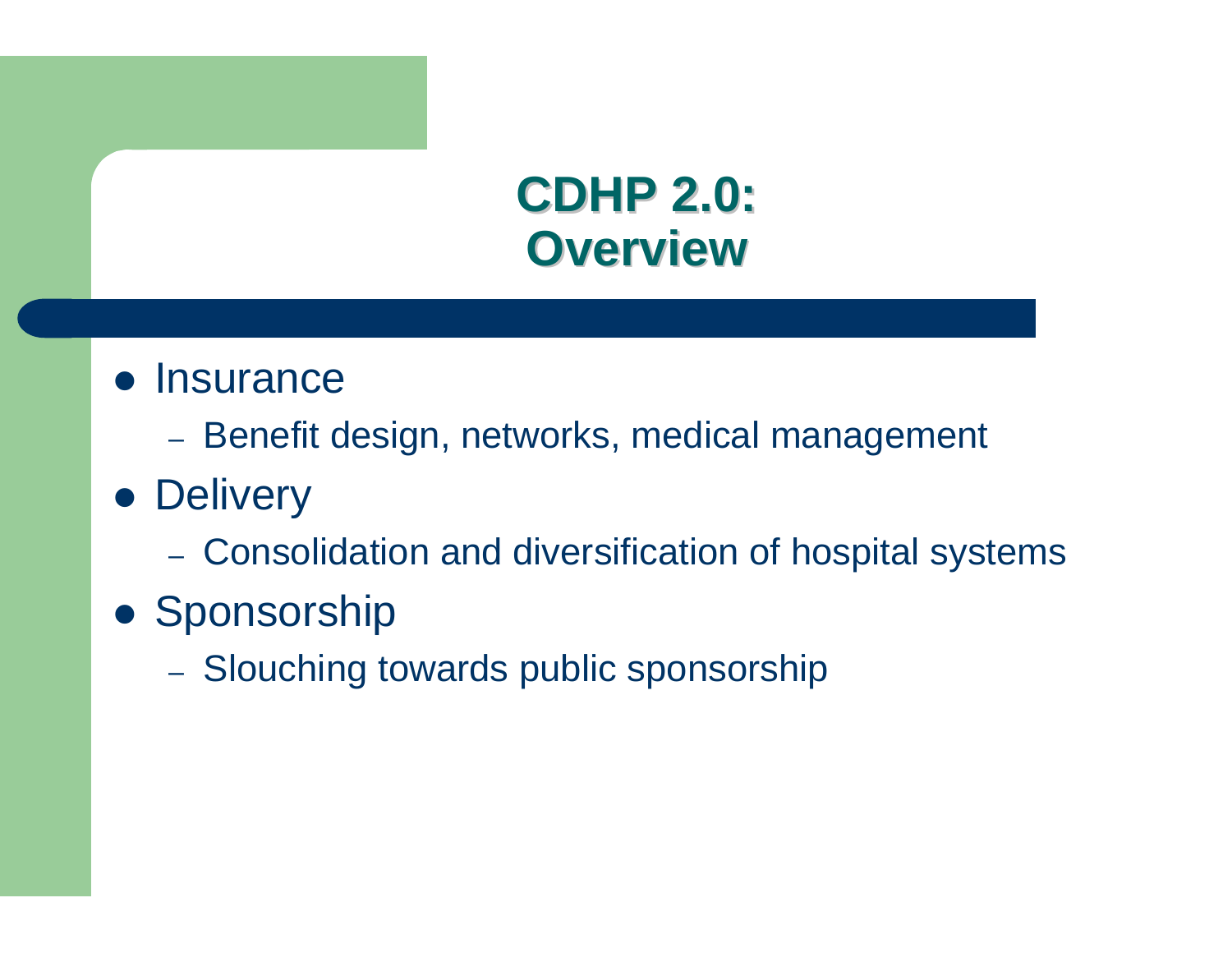## **Insurance 2.0: Insurance 2.0: Benefit Design Benefit Design**

- High deductible plans, with or without HSA, have grown slowly, often due to herding consumers without choice (full replacement)
	- PPO rather than HDHP: moderate cost sharing
- Innovation: value-based benefits
	- First dollar coverage for cost-effective drugs, services
	- Increased (paternalistic) subsidies for healthy behaviors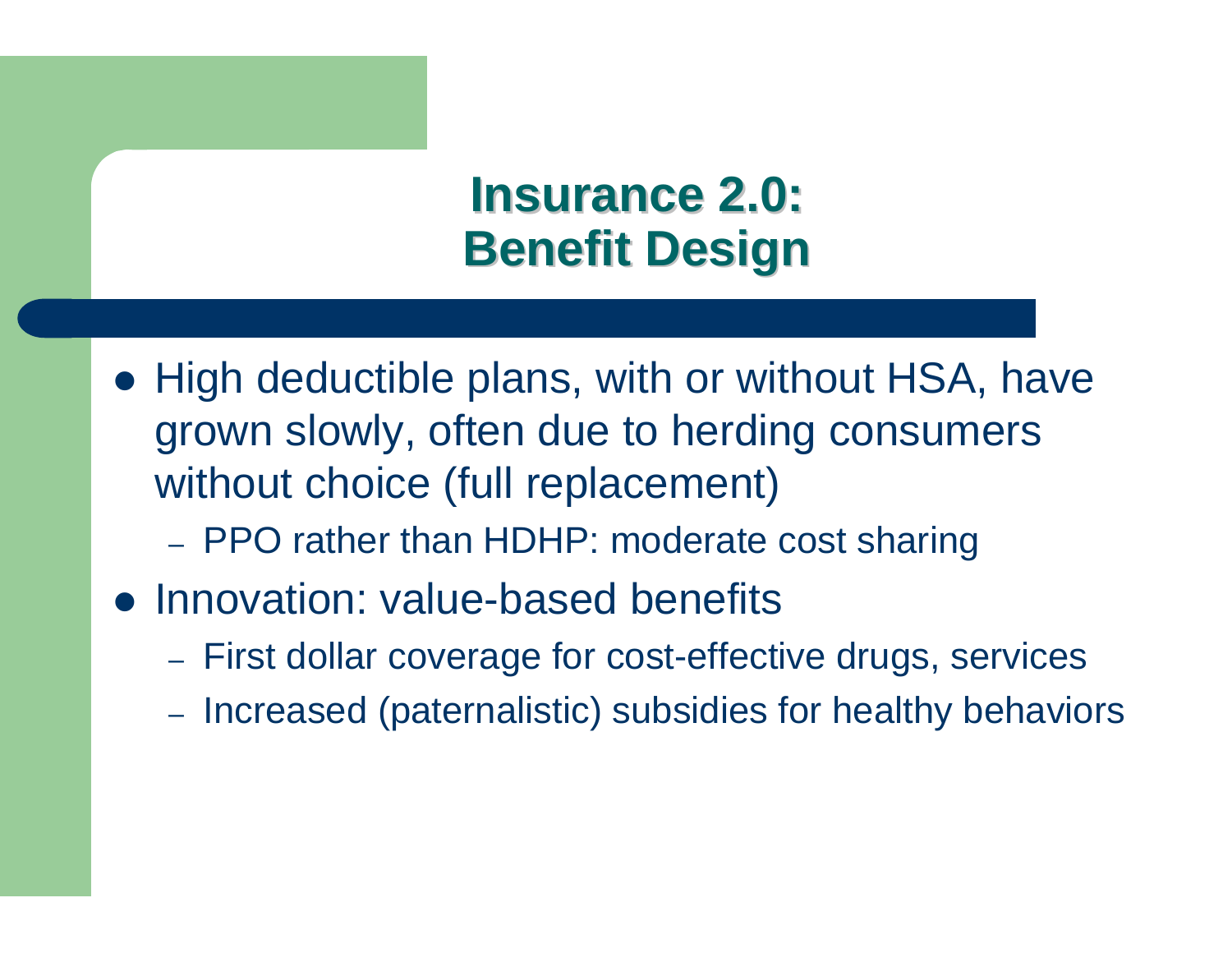## **Insurance 2.0: Insurance 2.0: Network Design Network Design**

- Contrary to CDHP rhetoric, consumers choose products with managed care networks
	- All HDHP use PPO networks
	- HMOs far dominate HDHP
	- –- Price discounts (wholesale purchasing) are key
- High-performance networks
- Specialty networks: radiology, transplant, bariatric
- Coordinate with behavioral, pharmacy, dental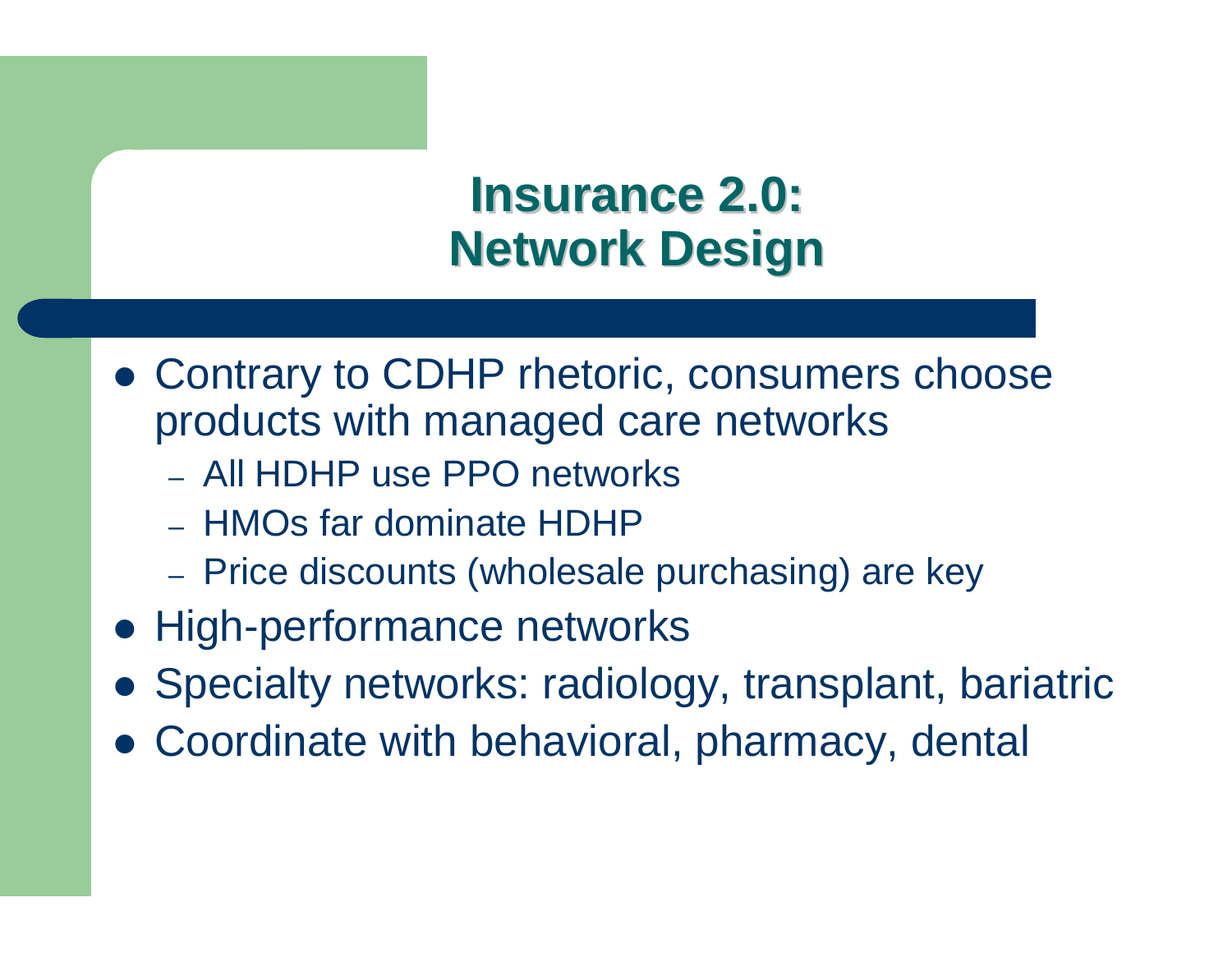### **Insurance 2.0: Insurance 2.0: Medical Management Medical Management**

- Contrary to CDHP rhetoric, medical management is part of every insurance product
	- Disease management for chronic conditions
	- –Case management for complex conditions
	- Wellness and prevention programs for all
	- Utilization management for possibly inappropriate care
- $\bullet$ These are offered by main insurer or outsourced
- Most are voluntary, but increasingly they come with financial incentives for cooperation and compliance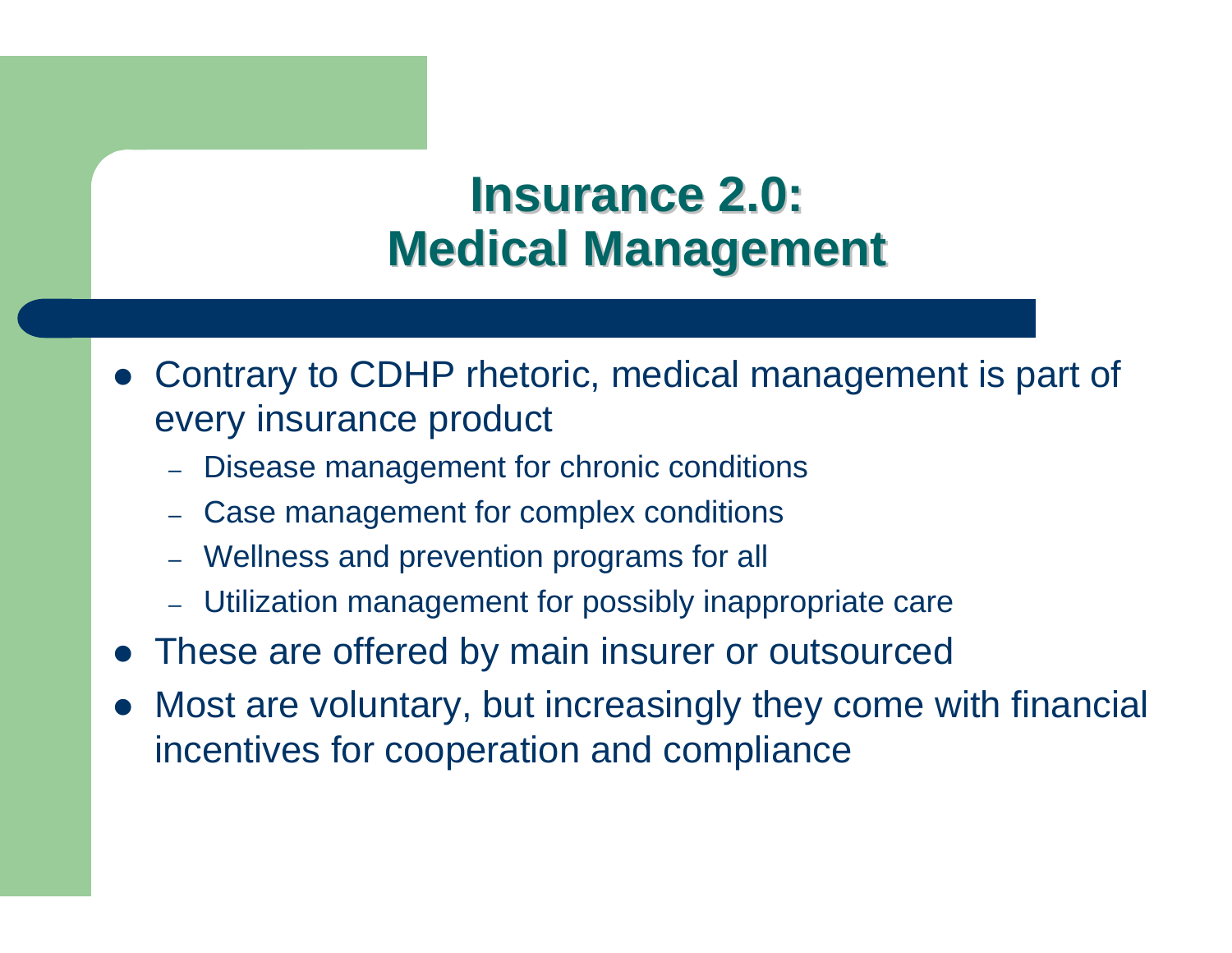#### **Delivery of Care 2.0: Delivery of Care 2.0: Consolidation Consolidation**

- Hospital-centered delivery systems (IDS) have not been disintermediated; they have grown
- In many markets, hospitals are employing MDs
- Many hospital markets are very consolidated
	- Financial margins have improved
- Physician market is not consolidated
	- –– No trend towards multi-specialty medical groups
	- –- Some trends towards single-specialty groups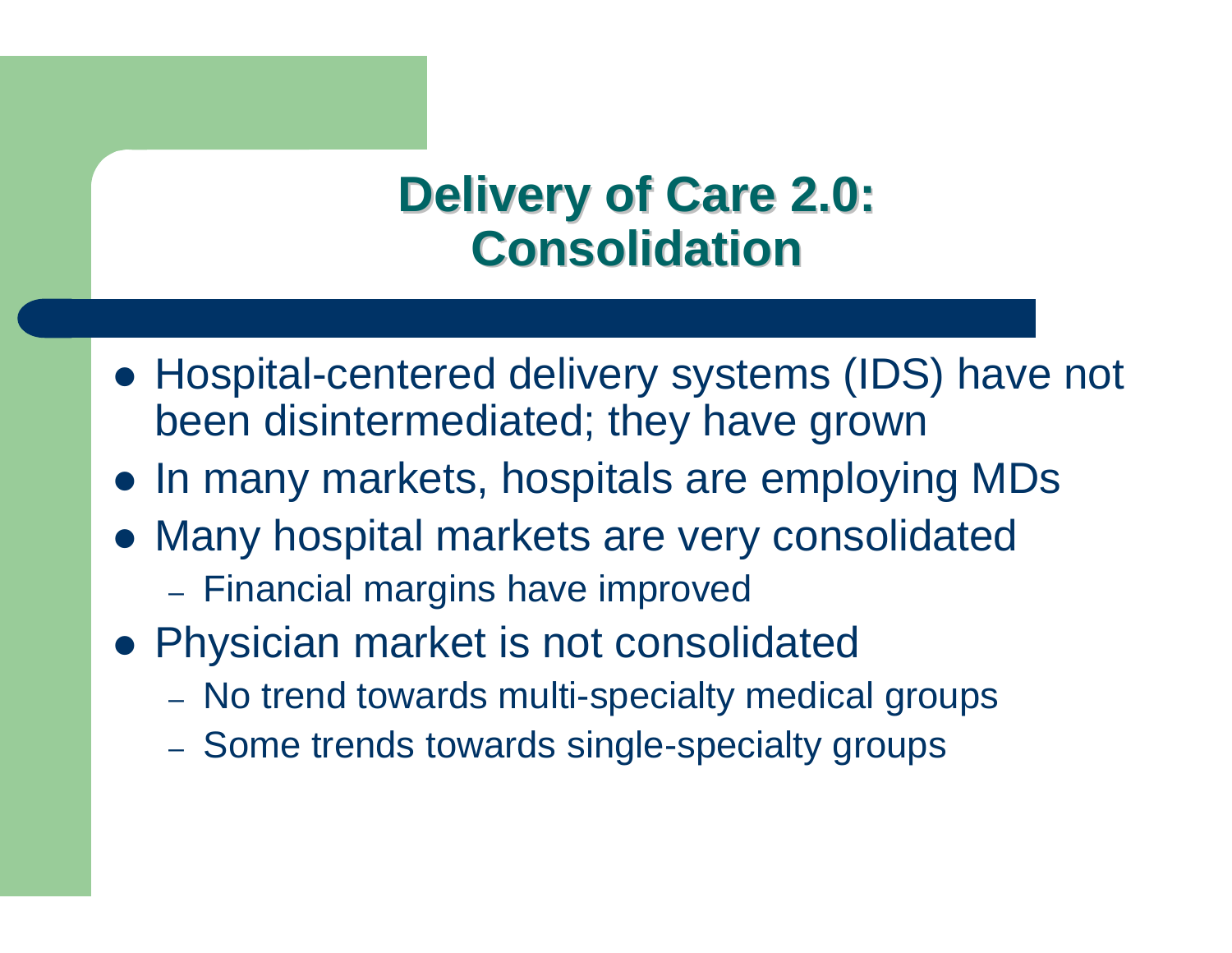#### **Delivery of Care 2.0: Delivery of Care 2.0: Diversification Diversification**

- IDS have diversified into specialty hospitals, ambulatory surgery, retail clinics, etc.
	- Ownership or joint ventures
	- Focused factories are partners in many markets
- IDS still faces competition from physician-owned facilities, esp. office-based tests and procedures
- Service line structures within hospitals permit many of advantages of focus and incentives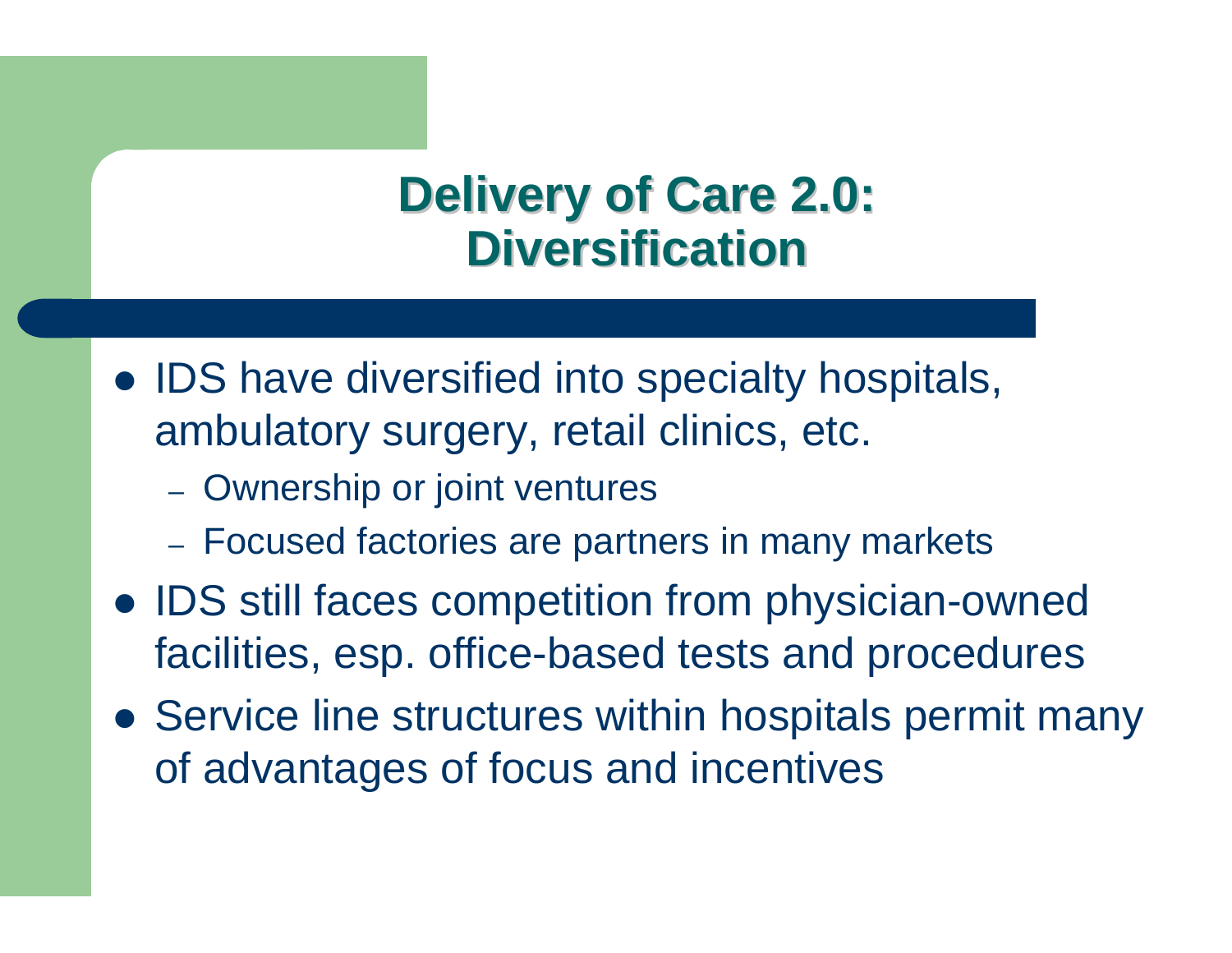# **Delivery 2.0: Delivery 2.0: Physician Services Physician Services**

• The CDHP vision of specialty services displacing primary care, multi-specialty services has soured

- Physician conflicts of interest
	- Oncology: buy and bill
	- Orthopedics and cardiology: "consulting" payments for devices
	- Radiology, urology: self-referral to equipment in MD office
- Single-specialty groups: cartel pricing and anti-trust
- Violation of professional and community expectations
	- Refusal to treat uninsured, Medicaid, ER coverage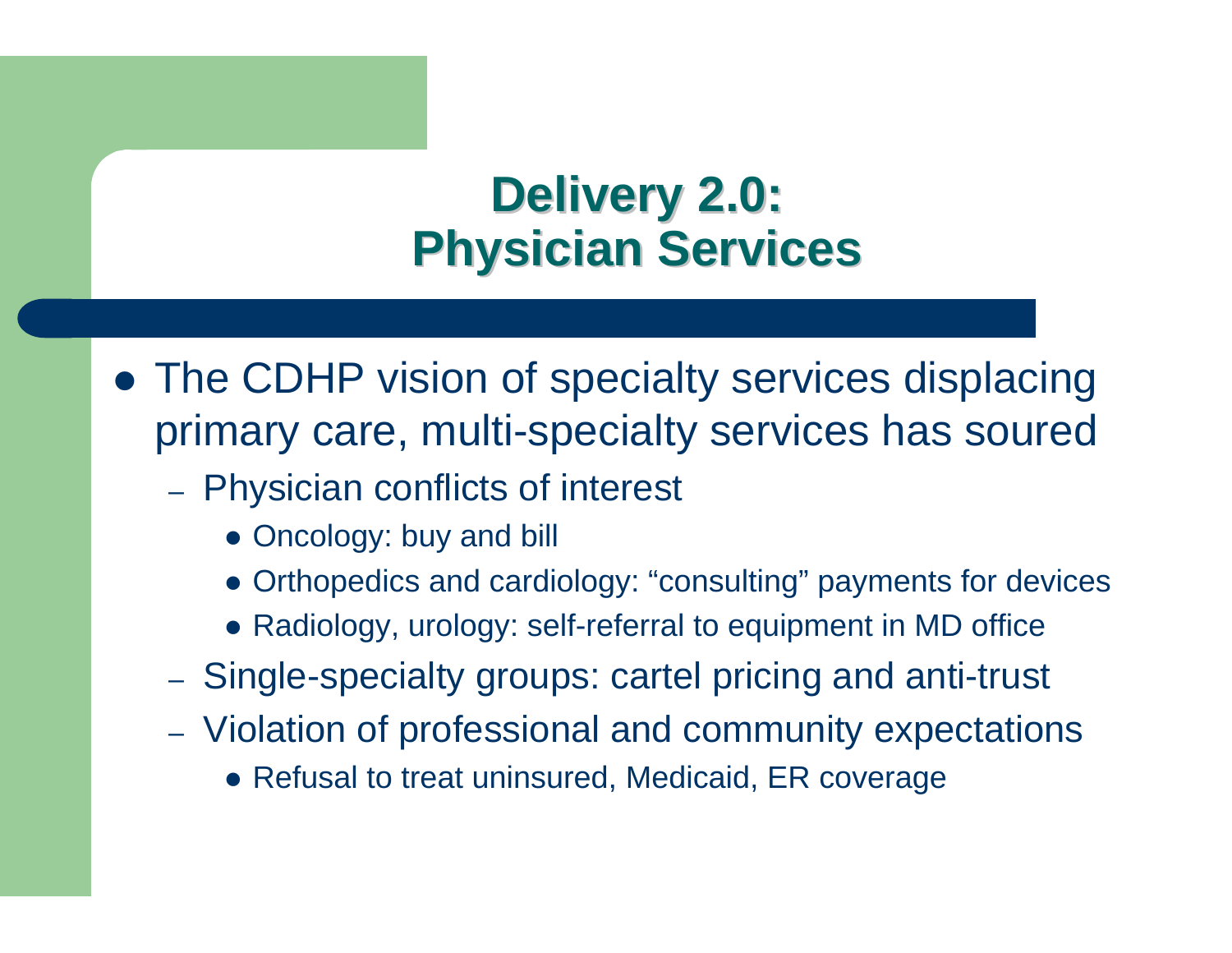### **Sponsorship 2.0: Sponsorship 2.0: Erosion of Private Sponsorship Erosion of Private Sponsorship**

- Employment-based coverage has continued to erode, as advocated by CDHP, though slowly
- But individual market for insurance has dawdled Underwriting, high administrative costs, fraud
- Some states favor "connector" models to help nonemployment based coverage, but this is highly regulated and not "consumer-driven"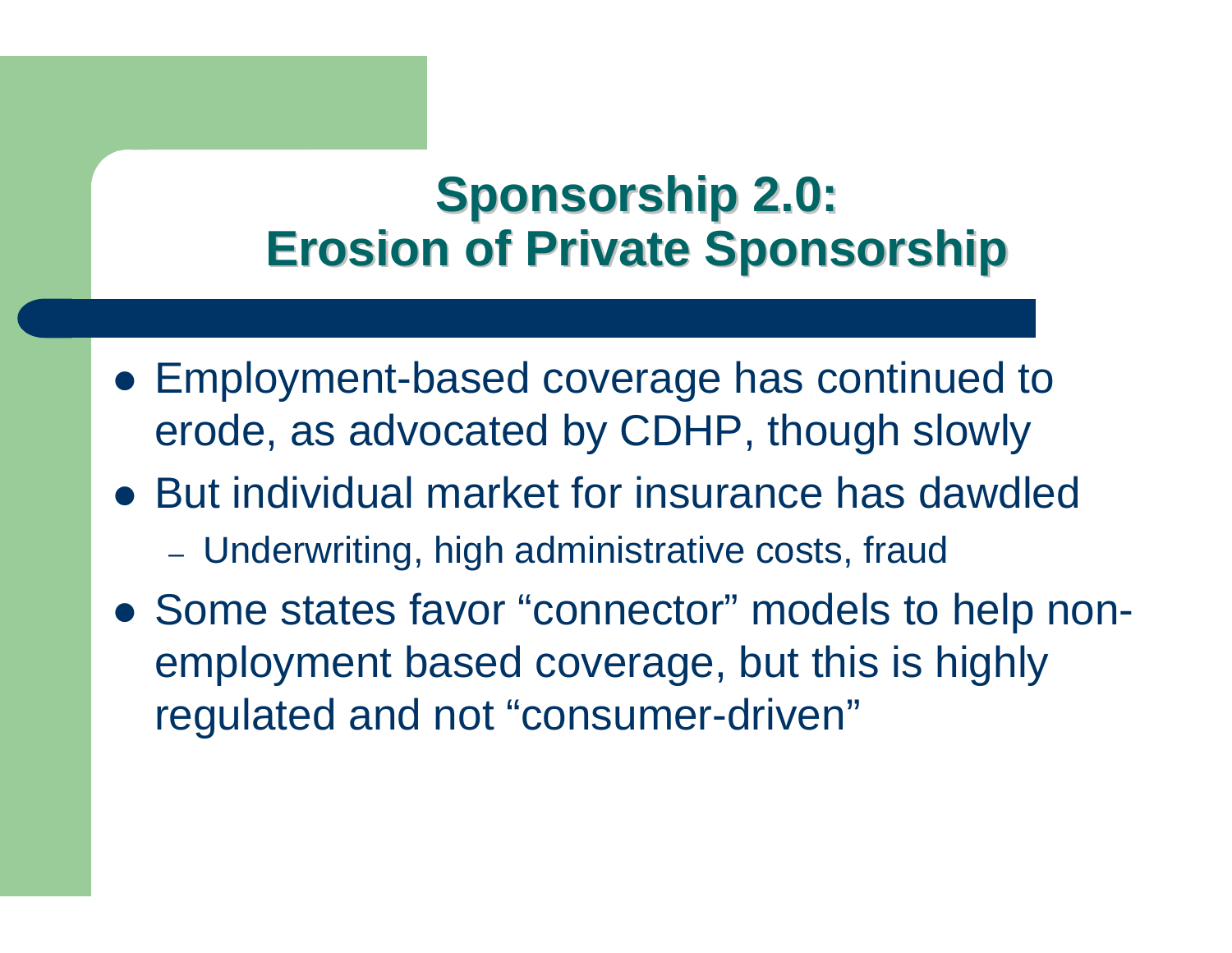## **Sponsorship 2.0: Sponsorship 2.0: Expansion of Public Sponsorship Expansion of Public Sponsorship**

- Conservatives have fought losing battle against expansion of public sponsorship
	- Medicare growing as society ages
	- Medicaid expansions are popular with states
	- SCHIP expansion vetoed but likely if Dems win
- Public sponsorship uses private health plans
	- Medicare Advantage
	- Medicaid managed care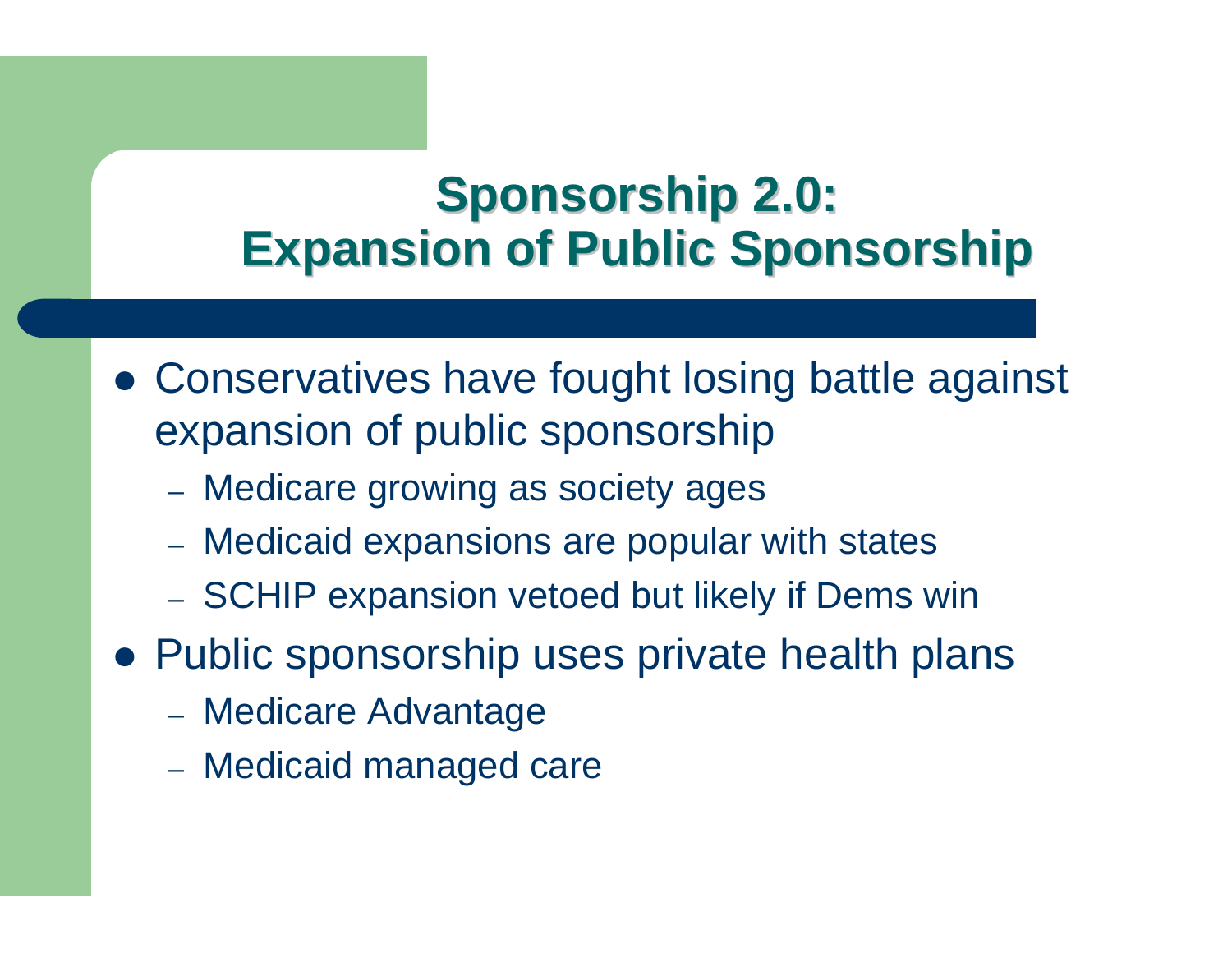# **Managed Consumerism Managed Consumerism**

- Consumer choice is important: efficiency and autonomy
- $\bullet$  But consumers need meaningful information, incentives, options, protections, and subsidies
- This creates enduring roles for health plans, integrated provider organizations, and (public and private) sponsors
- Consumerism and managed care are complements more than they are substitutes
	- "Managed consumerism"
	- "Consumer-driven managed care"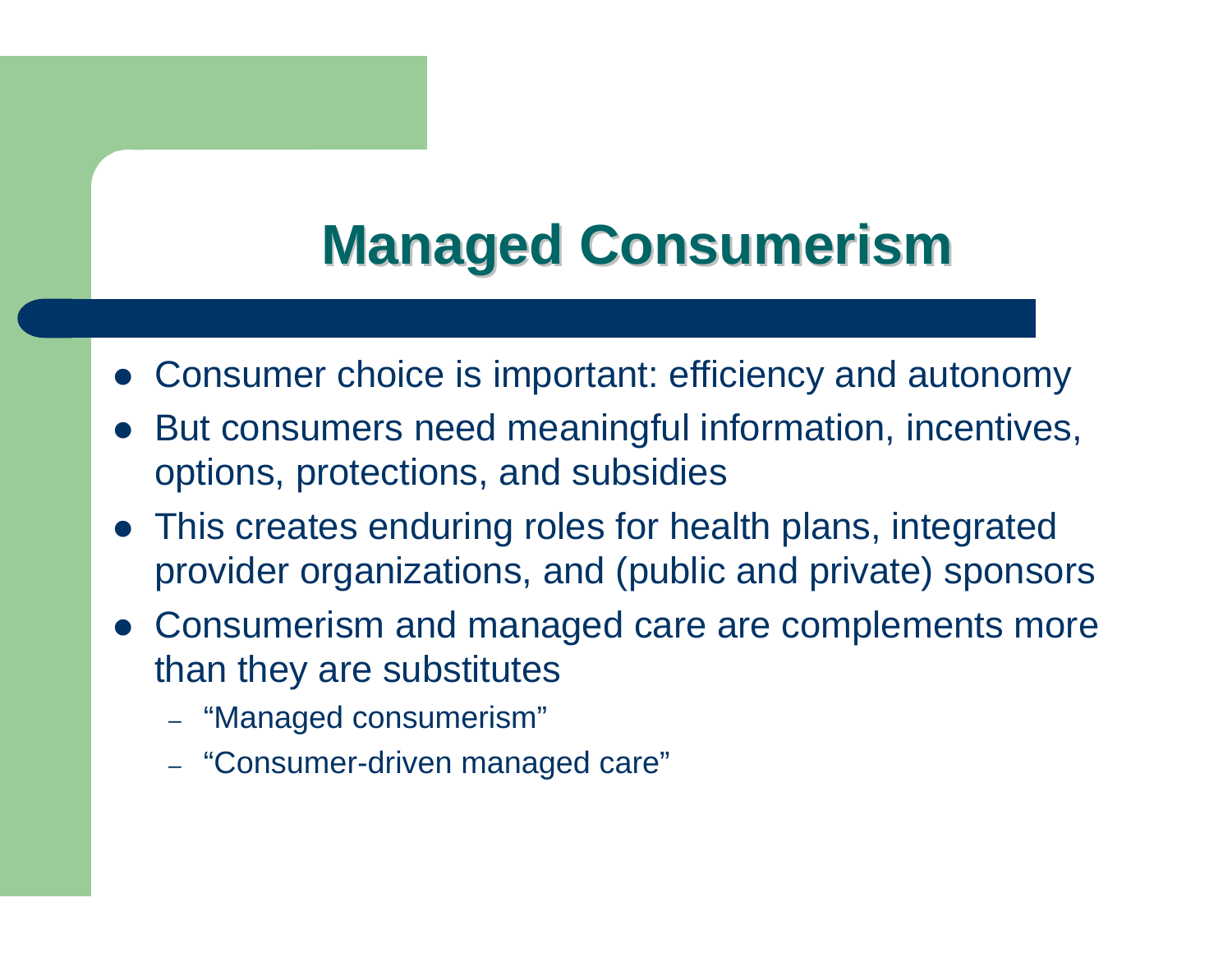#### **Managed Consumerism: Managed Consumerism: Insurance Insurance**

- Value-based benefit design
- $\bullet$  High performance networks and centers of excellence
	- Continuing virtues of multi-specialty medical groups
	- Continuing virtues of coordinated care
- $\bullet$  Payment incentives
	- Episode pricing, pay-for-performance, medical home
- $\bullet$  Medical management
	- Incorporating DM with direct delivery of care
	- –Case management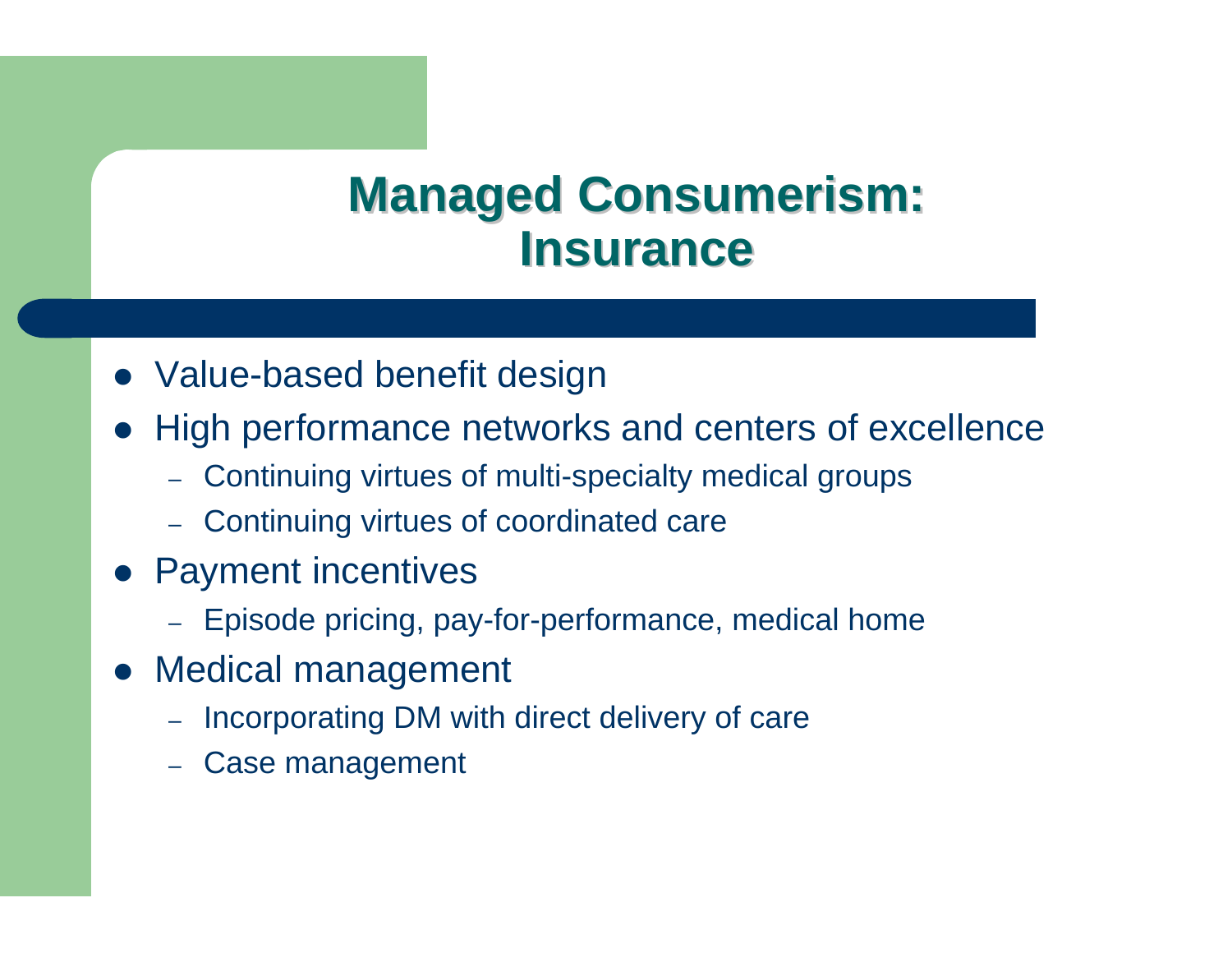#### **Managed Consumerism: Managed Consumerism: Delivery of Care Delivery of Care**

• Imperative to foster both coordination and focus

- Multi-specialty medical groups provide the best care
- Service line organization within hospitals fosters accountability for all costs and over entire episodes
- Mergers for the sake of size and leverage do not add efficiency: there are no inherent economies of scale
- Multiple models will emerge, compete, and morph
- Let the best model win: transparency, anti-trust enforcement, IT interoperability, consumer choice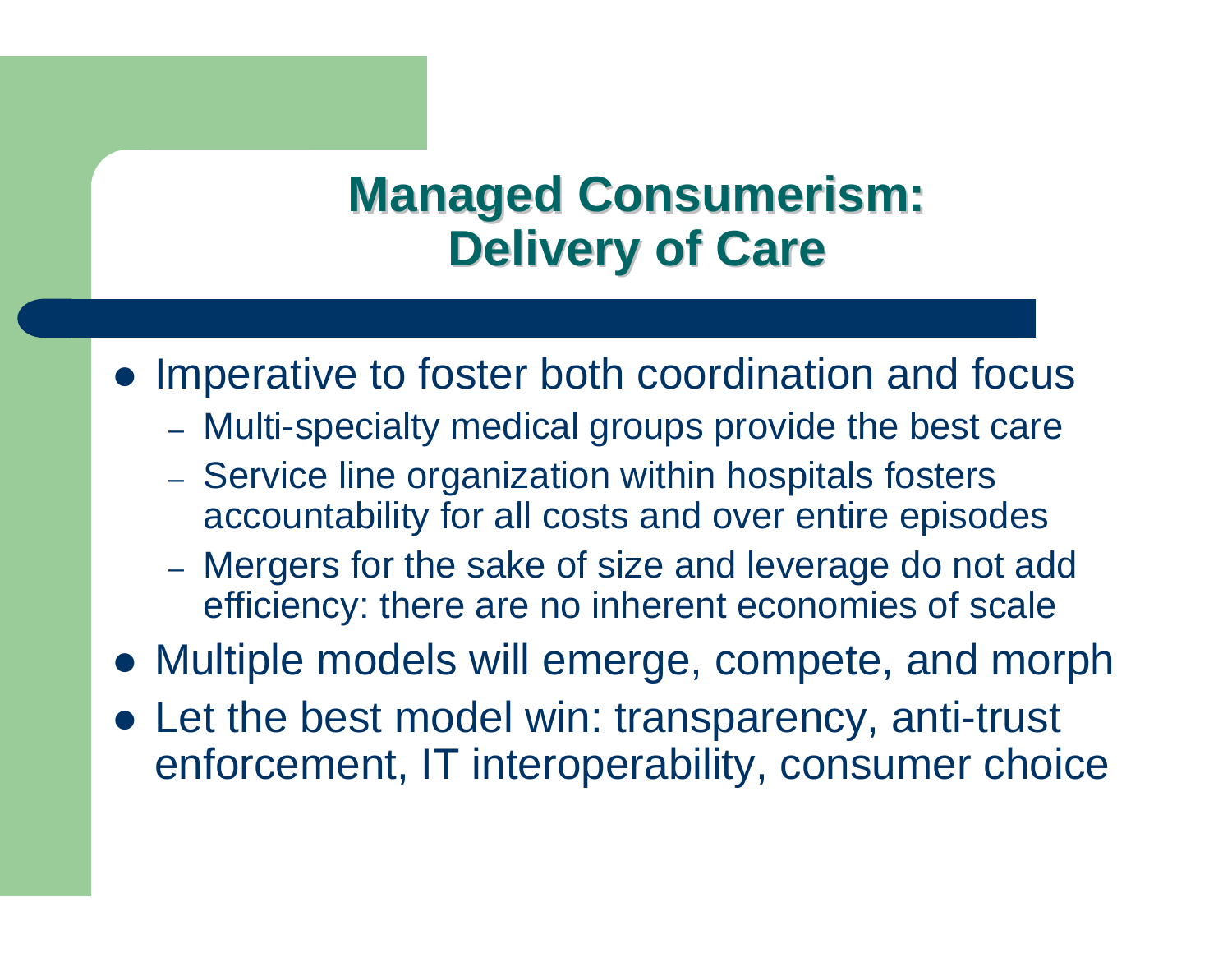### **Managed Consumerism: Managed Consumerism: Sponsorship of Coverage Sponsorship of Coverage**

- Individual responsibility without community accountability undermines fairness
	- Beyond "consumer-driven" health care
- Community responsibility without individual accountability undermines incentives
	- Beyond "single payer" health care
- Important roles for consumers and patients, physicians and hospitals, employers, insurers, government
- $\bullet$ A bipartisan approach: fairness and accountability